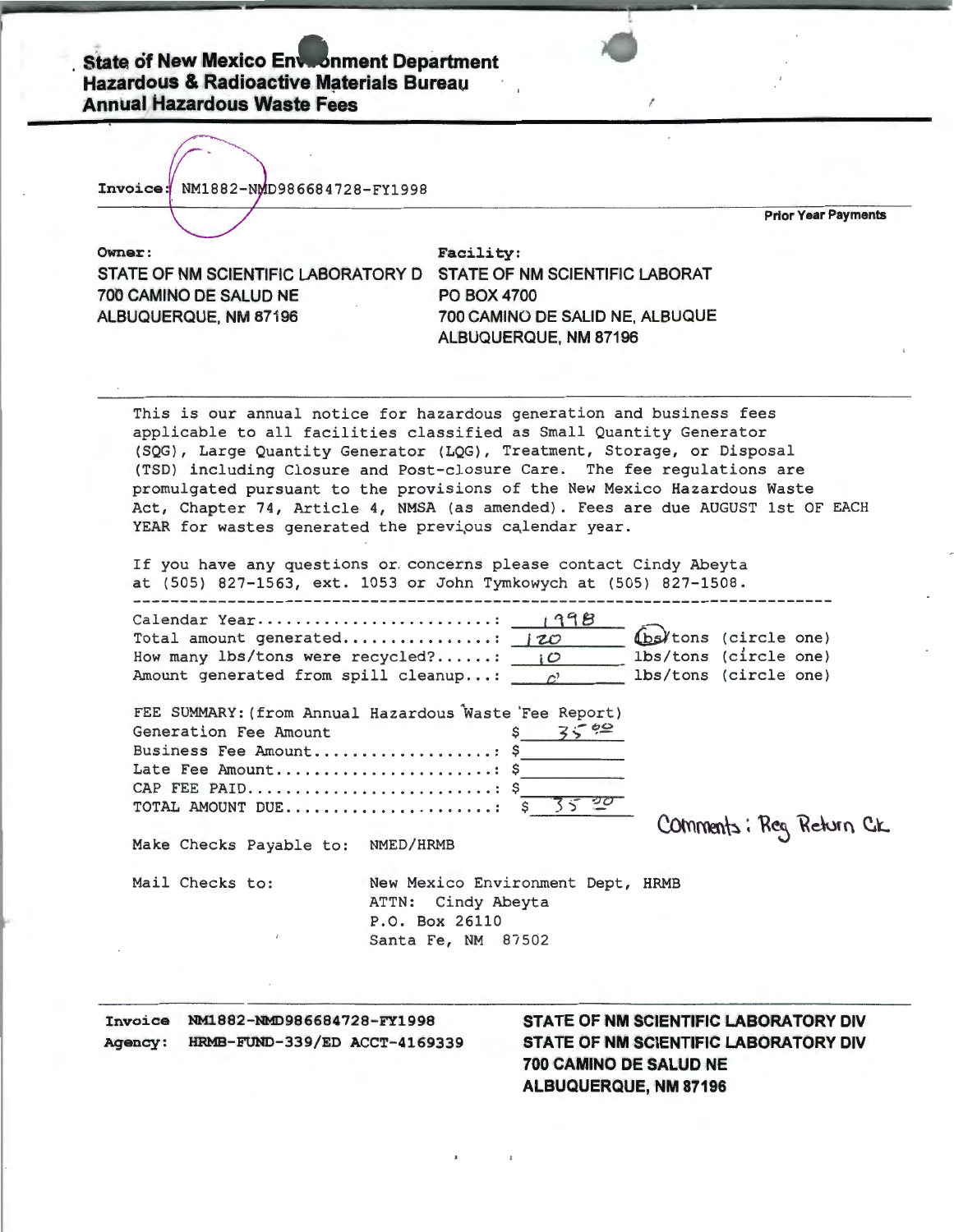### NEW MEXICO ENVIRONMENT DEPARTMENT HAZARDOUS AND RADIOACTIVE MATERIALS BUREAU ANNUAL HAZARDOUS WASTE FEE REPORT

### Note: Complete and returned this report with your invoice and payment

# SECTION I: FACILITY INFORMATION AND IDENTIFICATION

| Facility Name: State of NM Scientific Lab Division      |               |                 |      |                 |  |  |
|---------------------------------------------------------|---------------|-----------------|------|-----------------|--|--|
| EPA Identification Number: NMD986684728 Phone: 841-2500 |               |                 |      |                 |  |  |
| Facility Address: 700 Camino de Salud NE                |               |                 |      |                 |  |  |
|                                                         |               | $Alb\omega_2$ . |      | <b>NW 87106</b> |  |  |
| <b>Mailing Address:</b>                                 |               |                 |      |                 |  |  |
| <b>Facility Contact:</b>                                |               | Chris           | Dean |                 |  |  |
| <b>Title:</b>                                           | $Director$ of |                 |      | Control         |  |  |

*The New Mexico Hazardous Waste Generator Fees are comprised of two parts, a Business Fee and a Generation Fee. The Business Fee* is *determined by 'your generator status and the Generation Fee*  is *determined by the amount of non-recycled hazardous waste, which* is *generated by the facility. It*  is *important to note that your generator* status is *determined by adding the recycled and non-recycled hazardous waste generated by your facility each month.* 

## *Generator Status:*

- If you generate 220 lbs. (100 kg.) or less of hazardous waste (recycled and non-recycled) per month, you are a Conditionally Exempt Small Quantity Generator (CESQG).
- If you generate more than 220 lbs. (100 kg.) but less than 2,200 lbs. (1000 kg.) of  $\rightarrow$ hazardous waste (recycled and non-recycled) per month, you are a Small Quantity Generator (SQG).
- If you generate more than 2,200 lbs. (1000 kg.) of hazardous waste (recycled and nonrecycled) per month, you are a Large Quantity Generator (LQG).

*NOTE: IF YOU GENERATED SQG OR LQG QUANTITIES IN ANY CALENDAR MONTH, THAT IS YOUR GENERATOR STATUS FOR THE CALENDAR* YEAR. *COMPLETE SECilON H TO DETERMINE YOUR GENERATOR STATUS AND GENERATION FEE. IF.YOU ARE A CESQG, YOU DO NOT OWE ANY FEES. PLEASE COMPLETE THIS FORM AND RETURN TO OUR OFFICE.*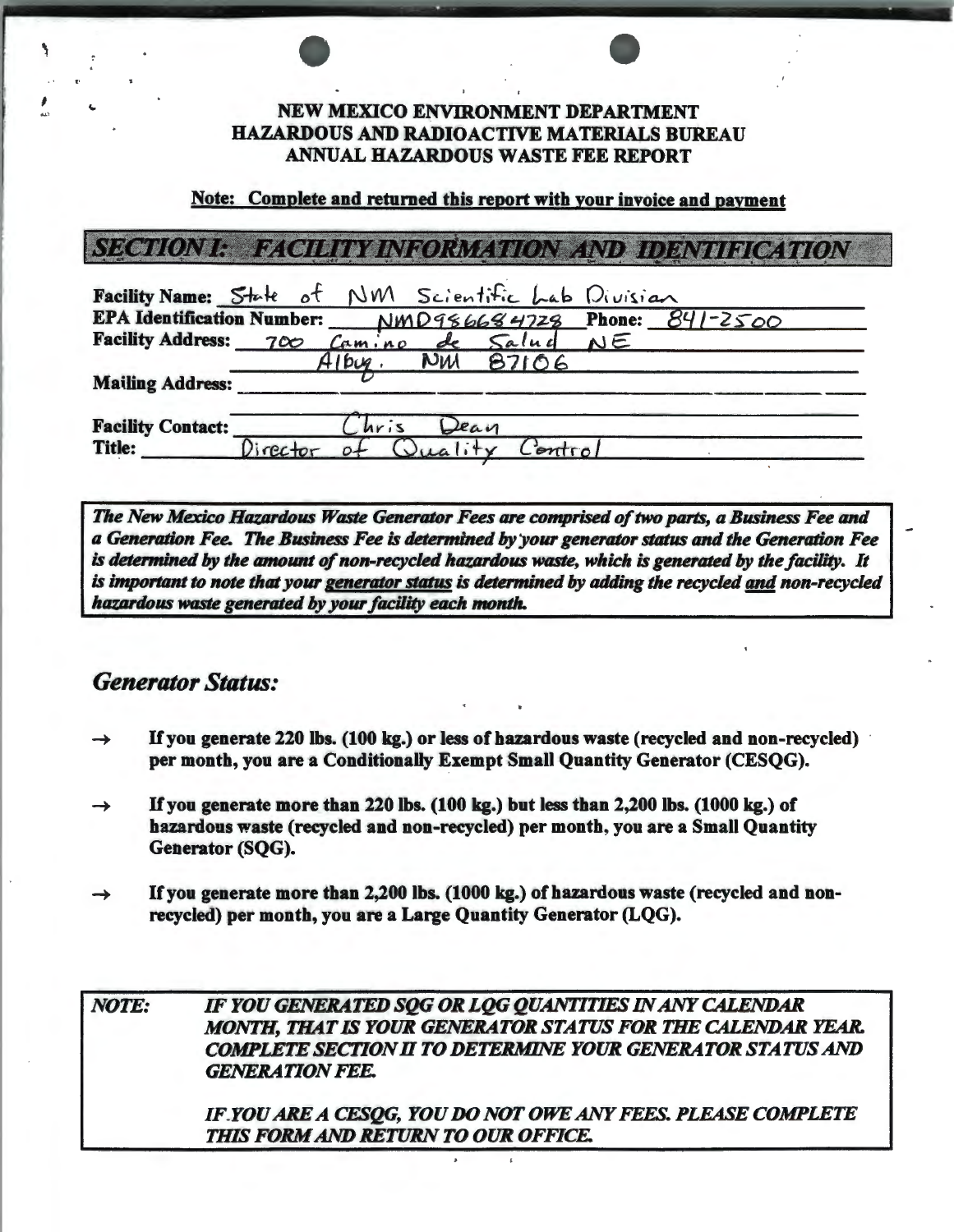#### **ETNDAL TORATA** Terniya R **THAT TO NA**

To calculate the annual generation, use the schedule below. Enter the total amount of hazardous waste generated per month and then subtract the amount of recycled hazardous waste per month. The difference is the amount of non-recycled hazardous waste for which you owe a fee.

| <b>Month</b>     | <b>Total Hazardous Waste</b> | <b>Recycled</b> | <b>Non-Recycled</b> |
|------------------|------------------------------|-----------------|---------------------|
| <b>January</b>   | B16                          |                 |                     |
| <b>February</b>  | B K4                         |                 |                     |
| <b>March</b>     | Sha                          | 40 Kg           | 4k<                 |
| <b>April</b>     |                              |                 |                     |
| <b>May</b>       | k6                           |                 |                     |
| June             |                              |                 |                     |
| July             |                              |                 |                     |
| <b>August</b>    |                              |                 |                     |
| <b>September</b> | AKC                          |                 |                     |
| <b>October</b>   |                              |                 |                     |
| <b>November</b>  | ЧKі                          |                 |                     |
| <b>December</b>  |                              |                 |                     |
| <b>TOTALS</b>    | $\mathcal{O}$                |                 |                     |

## **ANNUAL GENERATION FEES**

1. Small Quantity Generators shall pay the following fees based on the average monthly amount of non-recycled hazardous waste generated.

### Pounds per month Fee per year

Enter appropriate amount

 $\epsilon$  00

- 2. Large Quantity Generators at a site shall pay the following fees for non-recycled hazardous waste generated for the reporting year. if both hazardous waste and hazardous wastewater were generated at the site, the generator must determine the amounts for each to calculate the fee. Use the following fee schedules for these calculations.
	- a.  $$.01$  per pound of hazardous waste generated at the site.<br>  $\frac{1}{100}$  lbs. for the reporting year X \$.01 =
	- b. \$.01 per ton for wastewater designated a hazardous waste solely because it exhibits a hazardous characteristic.

tons for the reporting year  $X \simeq .01 =$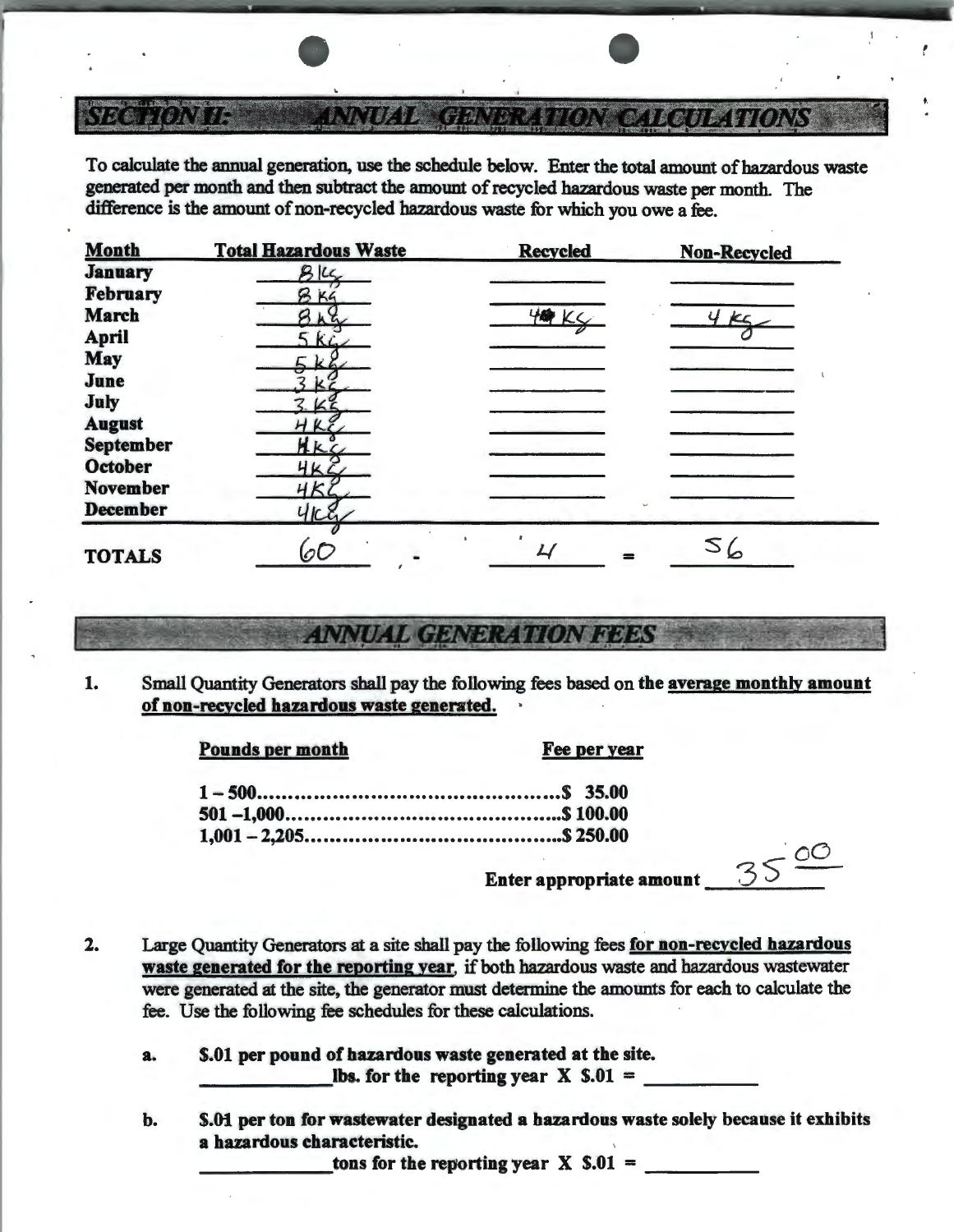CAP FEES: The aggregate amount of annual generation, imported waste compensating and business fees to be paid per person [as defined at 20 NMAC 4.3.107(B)(12)] for any year based on this Part (20 NMAC 4.3) shall be limited to:

Example: If your facility is a treatment, storage and disposal facility and generates non-recyclable hazardous waste in amounts which will exceed a total fee greater than the amounts given in the above table, you only pay the CAP fee indicated.

*RUSINESS PERS YECHONIUR* 

Based on the generator status determined from Section II, check the appropriate category for this facility and pay the appropriate Business Fee.  $10-10-99$  $T - 1$   $nncc$   $\alpha$   $\beta$   $41 - 2500$ 

|  |  | $-$ |  |
|--|--|-----|--|

- CL/

Hooyto

**SECTION IN** 

Fees owed for previous years are calculated the same as above and are then multiplied by 1%. This amount is multiplied by the number of months that the fee is past due:

Calculated Fee  $x 1\% x$  Number of months past due = Late fee

 $$235 \times .01 \times 10 \text{ months} = $23.50$ **Example:** 

This late fee is added to the calculated fee and the administrative charge of \$100 for the total back fee owed for that year:

Calculated Fee  $+$  Late Fee  $+$  \$100 = Total Past Due Fee

 $$235 + $23.50 + $100 = $358.50$ **Example:** 

If you are paying past due fees for multiple years, you pay the administrative charge one time only. The fees for each year are due on August 1<sup>st</sup> of the next year. Example: Fees for 1993 were due on August 1, 1994. Please calculate past due fees and enter them below: